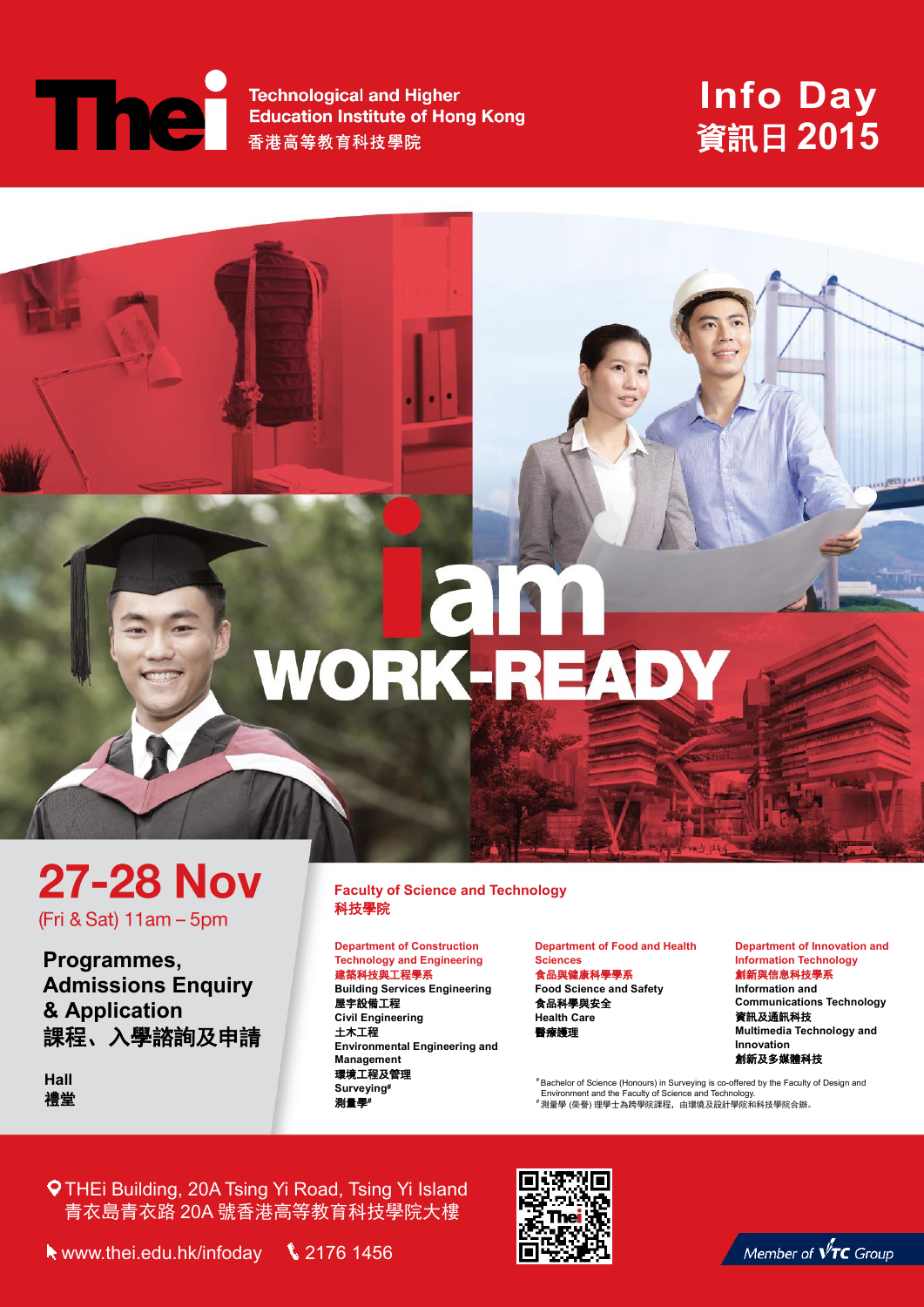### **Seminars** 講座

| Activities 活動             | Time (Venue) 時間 (地點) |                      |                      |                      |
|---------------------------|----------------------|----------------------|----------------------|----------------------|
|                           | 27 Nov (Fri)         |                      | 28 Nov (Sat)         |                      |
| <b>Admission Briefing</b> | $11:15$ am - 11:45am | $2:15$ pm $-2:45$ pm | $11:15$ am - 11:45am | $2:15$ pm $-2:45$ pm |
| 、學簡介                      | (Lecture Theatre 5)  | (Lecture Theatre 1   | (Lecture Theatre 5)  | (Lecture Theatre 5)  |
|                           | 演講廳 5)               | 演講廳 1                | 演講廳 5)               | 演講廳 5)               |

#### **Faculty of Science and Technology** 科技學院

| Activities 活動                                                                                                                                                                                                                                                                                                                                                                         | Time (Venue) 時間 (地點)                                               |                                                      |                                                                    |                                                      |
|---------------------------------------------------------------------------------------------------------------------------------------------------------------------------------------------------------------------------------------------------------------------------------------------------------------------------------------------------------------------------------------|--------------------------------------------------------------------|------------------------------------------------------|--------------------------------------------------------------------|------------------------------------------------------|
|                                                                                                                                                                                                                                                                                                                                                                                       | 27 Nov (Fri)                                                       |                                                      | 28 Nov (Sat)                                                       |                                                      |
| Department of Construction Technology and<br><b>Engineering Programmes Briefing</b><br>建築科技與工程學系課程簡介<br>Bachelor of Engineering (Honours) in Building Services<br>Engineering 屋宇設備工程(榮譽)工學士<br>• Bachelor of Engineering (Honours) in Civil Engineering<br>土木工程(榮譽)工學士<br>• Bachelor of Engineering (Honours) in Environmental<br><b>Engineering and Management</b><br>環境工程及管理(榮譽)工學士 | $11:50am - 12:30pm$<br>(Lecture Theatre 5<br>演講廳 5)                | $3:30$ pm $-4:10$ pm<br>(Lecture Theatre 5<br>演講廳 5) | $11:50am - 12:30pm$<br>(Lecture Theatre 5<br>演講廳 5)                | $3:30$ pm $-4:10$ pm<br>(Lecture Theatre 5<br>演講廳 5) |
| Department of Food and Health Sciences<br>Programmes Briefing<br>食品與健康科學學系課程簡介<br>• Bachelor of Science (Honours) in Food Science and<br>Safety 食品科學與安全 (榮譽) 理學士<br>· Bachelor of Science (Honours) in Health Care<br>醫療護理(榮譽)理學士                                                                                                                                                     | $12:40 \text{pm} - 1:10 \text{pm}$<br>(Lecture Theatre 1<br>演講廳 1) | $3:30$ pm $-4:00$ pm<br>(Lecture Theatre 1<br>演講廳 1) | $12:40 \text{pm} - 1:10 \text{pm}$<br>(Lecture Theatre 5<br>演講廳 5) | $2:50$ pm $-3:20$ pm<br>(Lecture Theatre 5<br>演講廳 5) |
| Department of Innovation and Information<br>Technology Programmes Briefing<br>創新與信息科技學系課程簡介<br>• Bachelor of Science (Honours) in Information and<br><b>Communications Technology</b><br>資訊及通訊科技(榮譽)理學士<br>• Bachelor of Science (Honours) in Multimedia Technology<br>and Innovation 創新及多媒體科技(榮譽)理學士                                                                                 | $11:50am - 12:20pm$<br>(Lecture Theatre 4<br>演講廳 4)                | $2:50$ pm $-3:20$ pm<br>(Lecture Theatre 1<br>演講廳 1) | $11:50am - 12:20pm$<br>(Lecture Theatre 4<br>演講廳 4)                | $3:30$ pm $-4:00$ pm<br>(Lecture Theatre 4<br>演講廳 4) |

#### **Cross Faculty** 跨學院課程

| Activities 活動                                                                                       | Time (Venue) 時間 (地點)                                               |                                                                    |                                                       |                                                       |
|-----------------------------------------------------------------------------------------------------|--------------------------------------------------------------------|--------------------------------------------------------------------|-------------------------------------------------------|-------------------------------------------------------|
|                                                                                                     | 27 Nov (Fri)                                                       |                                                                    | 28 Nov (Sat)                                          |                                                       |
| Surveying Programme Briefing<br>測量學課程簡介<br>Bachelor of Science (Honours) in Surveying<br>測暈學(榮譽)理學士 | $12:40 \text{pm} - 1:10 \text{pm}$<br>(Lecture Theatre 4<br>演講廳 4) | $2:50 \text{pm} - 3:20 \text{pm}$<br>(Lecture Theatre 5)<br>演講廳 5) | $12:40$ pm $-1:10$ pm<br>(Lecture Theatre 4<br>演講廳 4) | $2:50$ pm $-3:20$ pm<br>(Lecture Theatre 4)<br>演講廳 4) |

#### **Taster Programmes** 學科體驗活動

#### **Faculty of Science and Technology** 科技學院 **Please wait at the hall 5 minutes before the programme** 請於活動前 **<sup>5</sup>** 分鐘到禮堂等候

|                                                                                                                          | Time 時間              |                  |
|--------------------------------------------------------------------------------------------------------------------------|----------------------|------------------|
|                                                                                                                          | 27 Nov (Fri)         | 28 Nov (Sat)     |
| Information and Communications Technology – Game Salad (Room 703 Computer Lab)<br>資訊及通訊科技 – ICT 玩轉新世代 – 編寫遊戲軟件 (703 電腦室) | $3:30$ pm $-4:30$ pm | 12:30pm - 1:30pm |